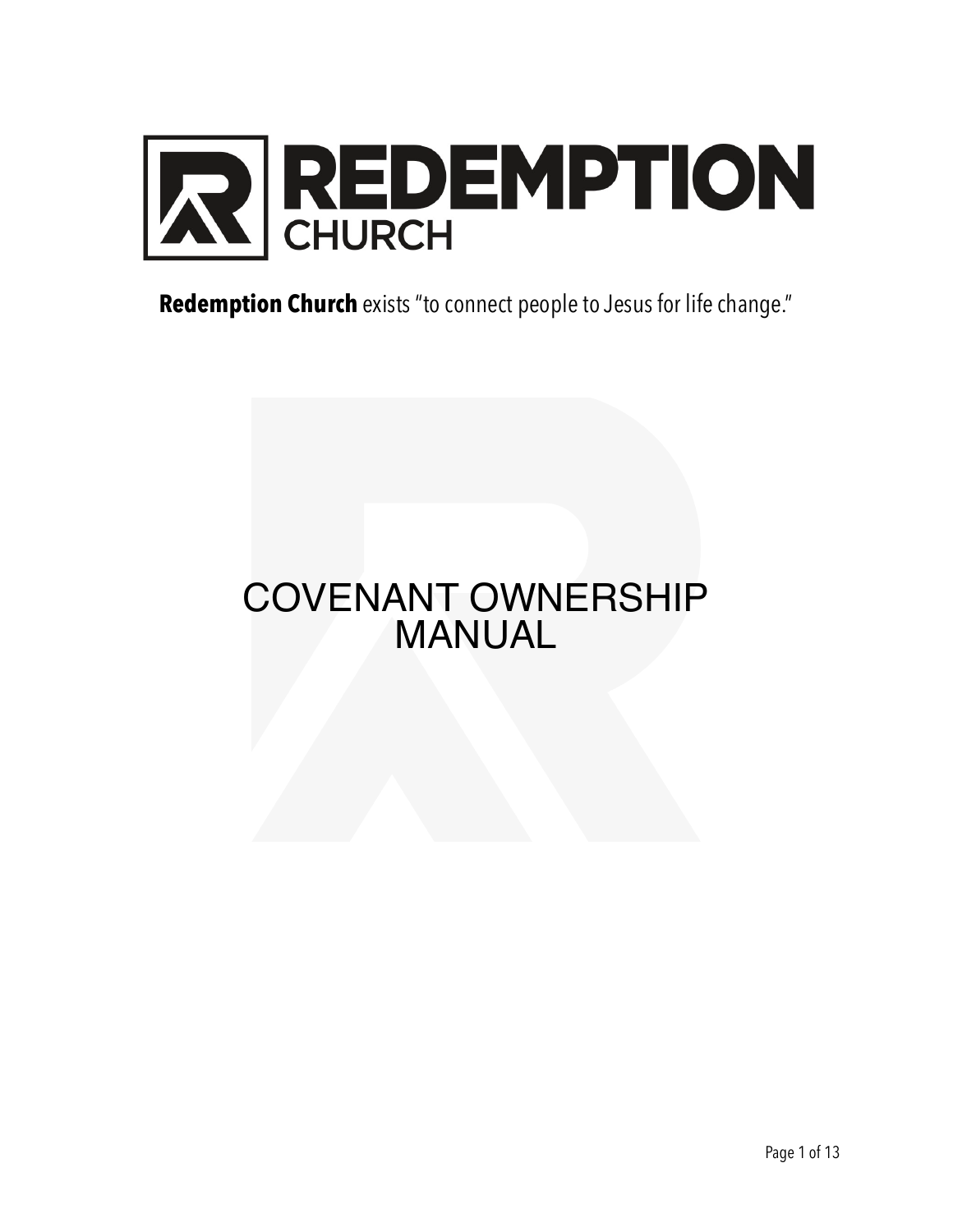## **Membership at Redemption Church**

Membership at Redemption Church is Covenant Ownership. Why is membership called something different? We desired to call Redemption Church members "owners" *(One who carries out the purposes of God for the glory of God)* because it communicates more clearly what we desire to be true of our members. We do



not view membership as being at the country club where you pay a fee to be served, but we view it as having an *active role* in seeing the mission of *"connecting people to Jesus for life change"* move forward. We view membership not as "come and see" what we are doing,

but "come and die" (give your life) to advance the Gospel!

The Church is many things: It's a family, it's a bride, and we believe it's also a battleship. Notice, we did not say a cruise ship. The difference between a cruise ship and a battleship mentality is all related to the mission.

— If we were attempting to lead a cruise ship, then we would always navigate towards safe waters, and we would worry about keeping people busy and entertained, not productive. We would worry about making sure people are happy.

— If you were choosing a cruise ship, then you would choose it based on the ports it was visiting, the quality of the room (and the food), and the activities being offered. You would ask yourself the question, "Am I enjoying this experience enough to sail again with this cruise line?"

Why we desire to have a battleship mentality: Our "ship" has a purpose, meaning, and a mission.

— Everybody has a job, and regardless of how seemingly meaningless it may be, it ultimately has amazing value as it serves the other soldiers and makes the larger mission possible. Every job is tied to the greater purpose.

— The leaders of a battleship are far more concerned with the accomplishment of the mission (regardless of the dangers and hard calls that must be made) than the comfort or the experience of the soldiers.

— If you were choosing a battleship, then you would base your decision off the flag it waves the highest and ask, "Is the mission of this ship worthy of my life?"

Redemption Church desires to wave the flag of JESUS the highest because only Jesus is worthy of our entire lives!

## **Why does Covenant Ownership matter?**

Here at Redemption Church we love meaningful church membership. We love membership because we love the local church. We love the Church because Jesus loves the Church. We will likely have a different type of membership process than you have probably experienced before, and it is because *we want to get to know you so we can shepherd you as best we can.* We want you to know that you are more than just a number or name on a list. When you join as a member we are welcoming you into a family, and we take that very seriously. We want you to feel that in a tangible way and not feel like you are just being shoved through a system.

Unfortunately, in our evangelical culture, membership is often reduced to checking a box on a card, if it is even practiced at all. We think that's unhelpful. So, *we want to communicate and cultivate membership that actually means something.*

## **What is church membership, and what will it mean at Redemption Church?**

We desire to share four primary reasons why church membership matters.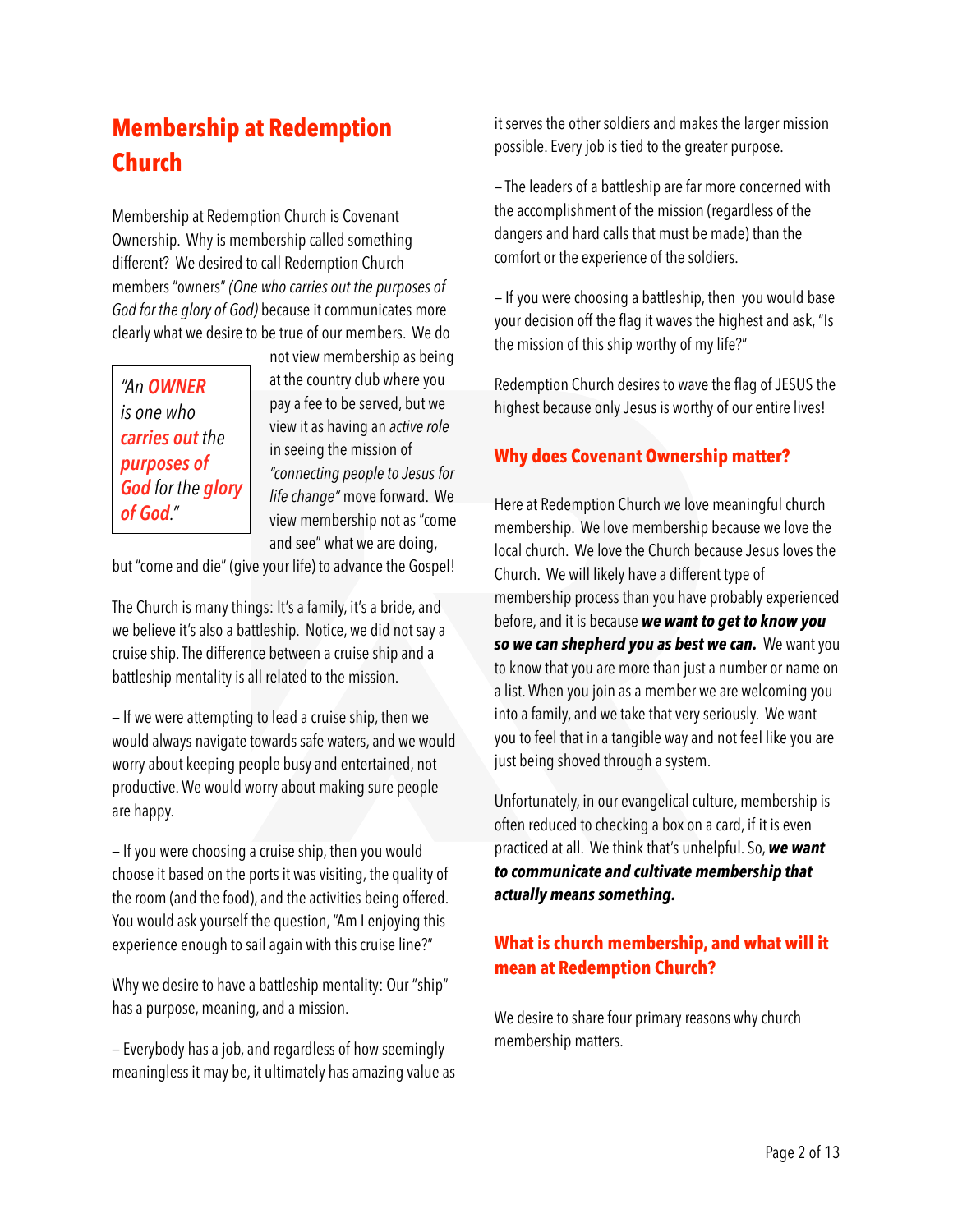## **1. The Biblical Basis for Membership**

The Scriptures are the authority of our church along with Jesus being the center of our church. We imagine when you hear the word membership, images of a country club or Costco come to mind. You might think of a special card or privileges members received because of the dues they pay. This is not at all the vision for Biblical membership to a local church. So then, what is the Biblical basis for church membership?

## **Church membership is all about a church taking responsibility for you and you taking responsibility for a church.**

It is a dynamic relationship, not one sided or static. *Membership carries with it a connotation of active participation.* It is a family. That is why Christians have called each other "brother" and "sister" since Christianity was born. You won't see that happen at Costco!

Jonathan Leeman uses this definition: *"Church membership is a formal relationship between a church and a Christian characterized by the church's affirmation and oversight of a Christian's discipleship and the Christian's submission to living out his or her discipleship in the care of the church."*

We run into people sometimes who are struggling with or even combative towards local church membership, and their primary argument is that "there is no membership

*"We believe that membership is a church structure that is Biblically faithful, and culturally necessary."* 

in the Bible"! What they mean by that is the word "membership", in regards to a local church, is not found in the Bible, and that is true. We can not give you a greek word or verse to prove membership is valid. *The word membership* 

*is not found in the Bible, but we believe it is implied. The position we take is that membership* 

### *is a church structure that is Biblically faithful and culturally necessary.*

That is the first reason we believe membership matters. We believe there is overwhelming evidence for the principles of membership all through the New Testament, and we will get to some specific examples shortly.

Membership is a strikingly counter-cultural concept and structure that we believe is vital to the health of the church. *It is necessary because the culture we live in hates authority, is* 

*"Membership is not "come and see" but "come and die" to ADVANCE THE GOSPEL!"*

*commitment averse, and is radically individualistic to the core, especially to the things of God.* 

Here is what might be a shocking statement for some of you. *There simply is no category for believers in the New Testament who were not meaningfully engaged in the life of a local body. There was no such thing as a Christian who was not a member of a local church.* That is why the writers of the New Testament wrote letters to specific churches. That does not mean they went through a nine-week class, but it does mean there was a deep, covenantal understanding of what it meant to be a part of a local church. Let us give you an example:

Acts 5 tells us this fascinating story of Ananias and Sapphira, who were killed by the power of God because they tried to swindle Him. And, Acts 5:13 tells us no non-Christians "dared join them [the church], but the people held them in high esteem." The Greek word for join here has **strong connotations of commitment**. It is meant to communicate the concept of cleaving to something, sticking to it like glue. The same word is used to speak of sexual relationships and joining to the Lord (1 Cor. 6:16-17).

The people knew that to "join" the church was a big deal with a big commitment. It would change their life. *We live in a culture that hates authority but needs*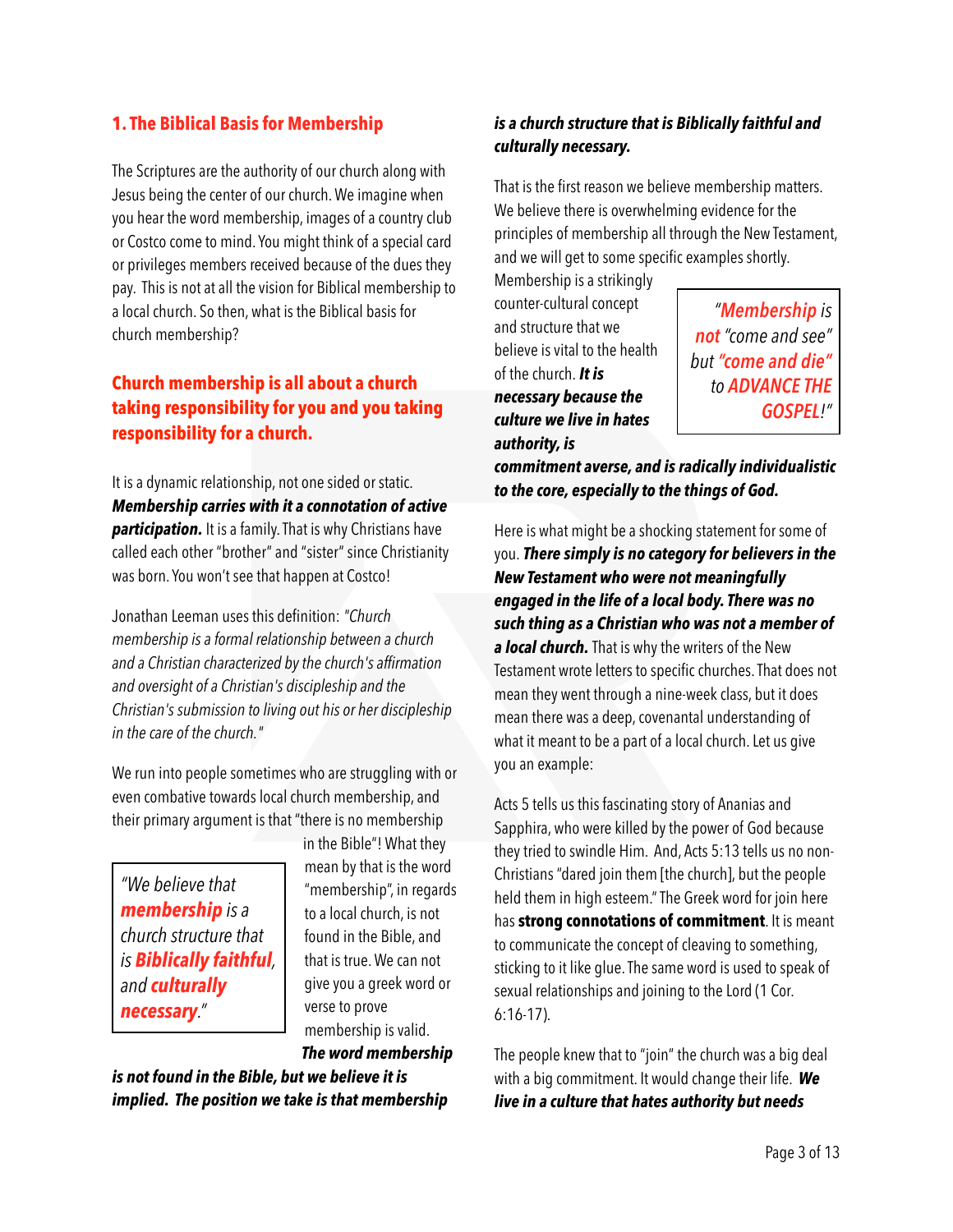*authority, and hates commitment but needs commitment, and rages against authentic community but needs authentic community. We are living in a culture that NEEDS membership.* We believe it is what will serve you best. We believe it is biblically how God intended us to live.

#### **Other Biblical evidence for membership includes:**

- A numerical record was kept of the church (Acts 2:37-47)
- Records were kept of widows for their care and protection (I Timothy 5:3-16)
- Deacons were chosen by the body of members (Acts 6:1-6)
- There was an awareness of who was a church member (List in Romans 16:1-16)
- Hebrews 10:24-25 tells us that some were falling away from the faith due to a lack of commitment
- \* Membership in a local body is the way in which you embody and experience Biblical images for the Church like Temple, Body, Family, Flock, etc. *(For instance, to build something like a Temple, it requires that you know what the parts are, know each of the stones, so to speak.)*

*Not only do we see from Scripture a Biblical basis for church membership, but we also see that membership provides structure and accountability for the Christian life.*

## **2. Provides Structure and Accountability for the Christian Life**

Membership puts our claim to love and follow Jesus in a real life setting where spiritual authority can be exercised over us to correct us when we stray and to encourage us when we are broken. Because of the covenant we are united by, other believers now have the ability to speak

into our lives in a way that keeps us accountable and pushes us towards Jesus. *This is vital because we all tend to drift from faith in Jesus and need the body of Christ to remind us of the truths of the Gospel and help us live out its endless applications.* It provides accountability for us.

As we strive together to live out the Gospel through the Holy Spirit, may each member be eagerly and continually:

#### **a) Working to preserve unity**

Another way to think about it is the difference between a party and a family. If something weird or uncomfortable happens at a party, you can just leave and never hang out with those people again. And unfortunately, that is how a lot of people view the Church. But, *in a family, if something weird or hard or frustrating happens,*

*you are forced to work through it together* — to dialogue, to repent, and to love each other. That is what we want for Redemption Church. May we never view the church as a party, but as a family.

*"Unity is gained slowly and lost quickly, therefore it must be worked for continually."*

## **b) Giving sacrificially of our time, energy, gifts, and money**

That you would faithfully steward the resources God has given you, including your time, your talents, your spiritual gift(s), and your finances. This would include regular financial giving, regular service, and regular participation in church life that is sacrificial, cheerful, and voluntary (Matthew 25:14-30; Romans 12:1-2; 2 Corinthians 8-9; 1 Peter 4:10-11). This encourages each of us to prioritize and use our limited time and resources to build up the body of believers.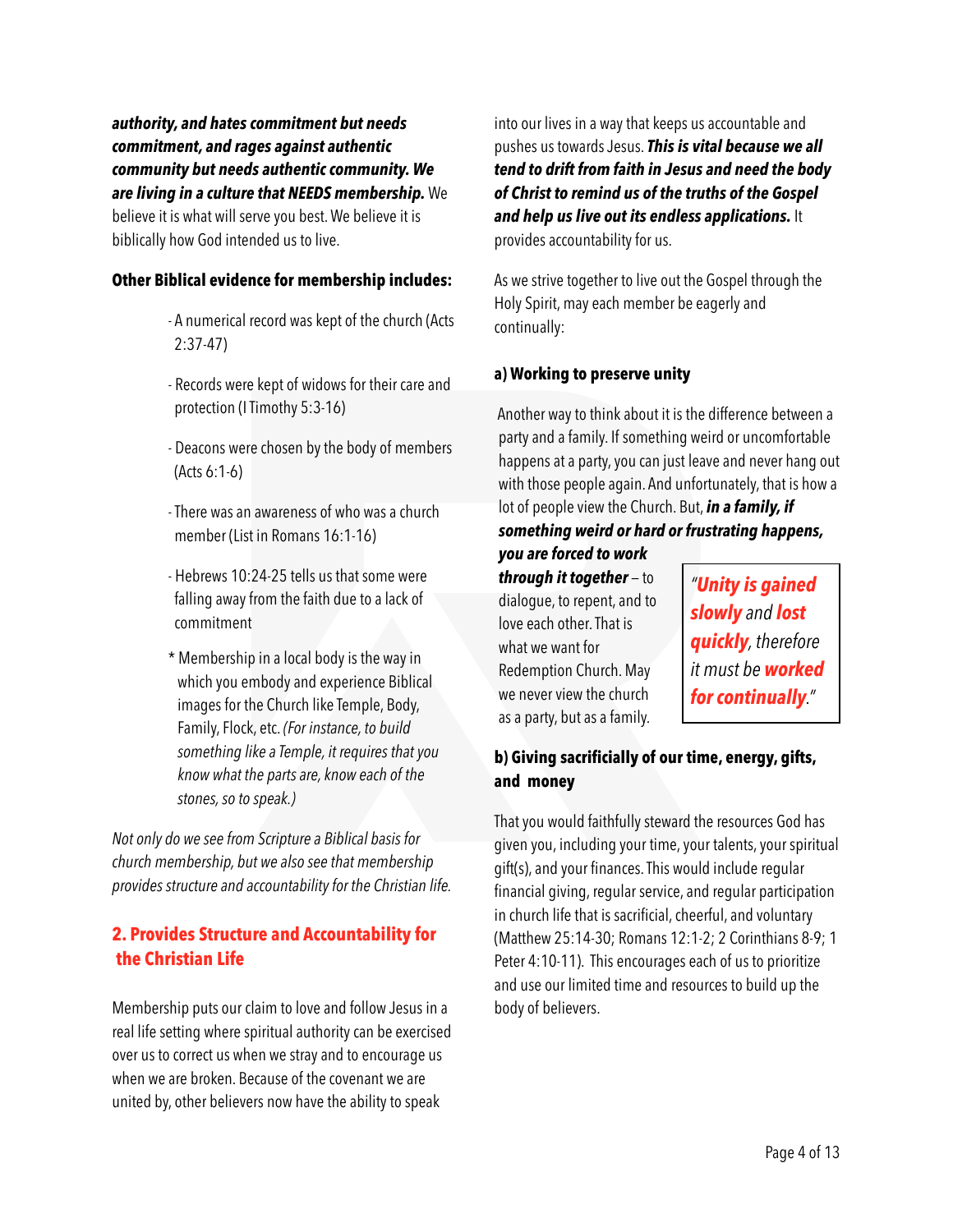#### **c) Living on mission in Biblical community**

We can't engage in God's mission for the world alone. We need each other as we seek to bring the Gospel to those in our spheres of influence. It's a communal mission

*"When we look at our members we see the people that have covenanted together to serve, love, and engage our congregation and city by pursuing the mission of* 

*'connecting people to Jesus for life change'."* we've been called to. This is the second reason membership matters, it provides structure and accountability for the Christian life while we work together to preserve unity, give sacrificially, and live missionally in Biblical community.

## **3. Gospel Hospitality**

Membership also

provides the boundaries for us to practice Gospel hospitality as a family. What we mean by this is that it is impossible to be hospitable without boundaries. You cannot invite someone into your home for dinner if you do not have a home. What membership does is provide the markers and identification for the family that we are welcoming people into at Redemption Church.

If you have ever entertained any guests in your home you probably take their coat, ask if they would like a drink, and give them the best seat in the house. They are your guests! Guests have no ownership of your home, no sense of responsibility, and no intimate knowledge of the goings on in your home. It is simply a place they are enjoying as guests.

Now this is where the illustration breaks down because the point is not to make anyone feel guilty or awkward for being a guest, because we are really glad you are here and we were all guests at one point. But what we are saying is, the fact that you are attending Redemption Church is telling us you probably do not have a church

family. We would love to: (1) invite you into our "home" and "family" of membership, or (2) help you find another place that you can call home, or (3) encourage you to stop playing at our house and go back to your true church home because they need you!

## *When we look at our members we see the people that have covenanted together to serve, love, and engage our congregation and city by pursuing the mission of "connecting people to Jesus for life*

*change."* This means that they are our missionaries. They go out of their way to be hospitable to attenders like you, to park farther away, to serve more, to sit in the bad seats,

to give more, to truly own the vision, mission, and life of the church in such a way that they are setting the pace for the rest of the congregation. *Owners (members) model for everyone else what living in Christian community looks like.*

*"Owners model for everyone else what living in Christian community looks like."*

Ownership (Membership) should make a church MORE hospitable, not exclusive or cliquish.

## **4. Helps Christian Leaders Lead**

Lastly, we believe membership matters because it helps Christian leaders lead more effectively.

## **a) Lets leaders know the sheep they are specifically responsible/accountable for** (Heb. 13:17, Acts 20:28, 1 Pet. 5:2 — Flock language)

This helps our Elders prioritize their time. **Our members get priority in focused care.** This does not mean we don't care about you if you are not a member, but if you had both a neighbor ask you to do something and your wife ask you to do something, you are going to serve your wife first, because that is who you are accountable to and in a covenant relationship with.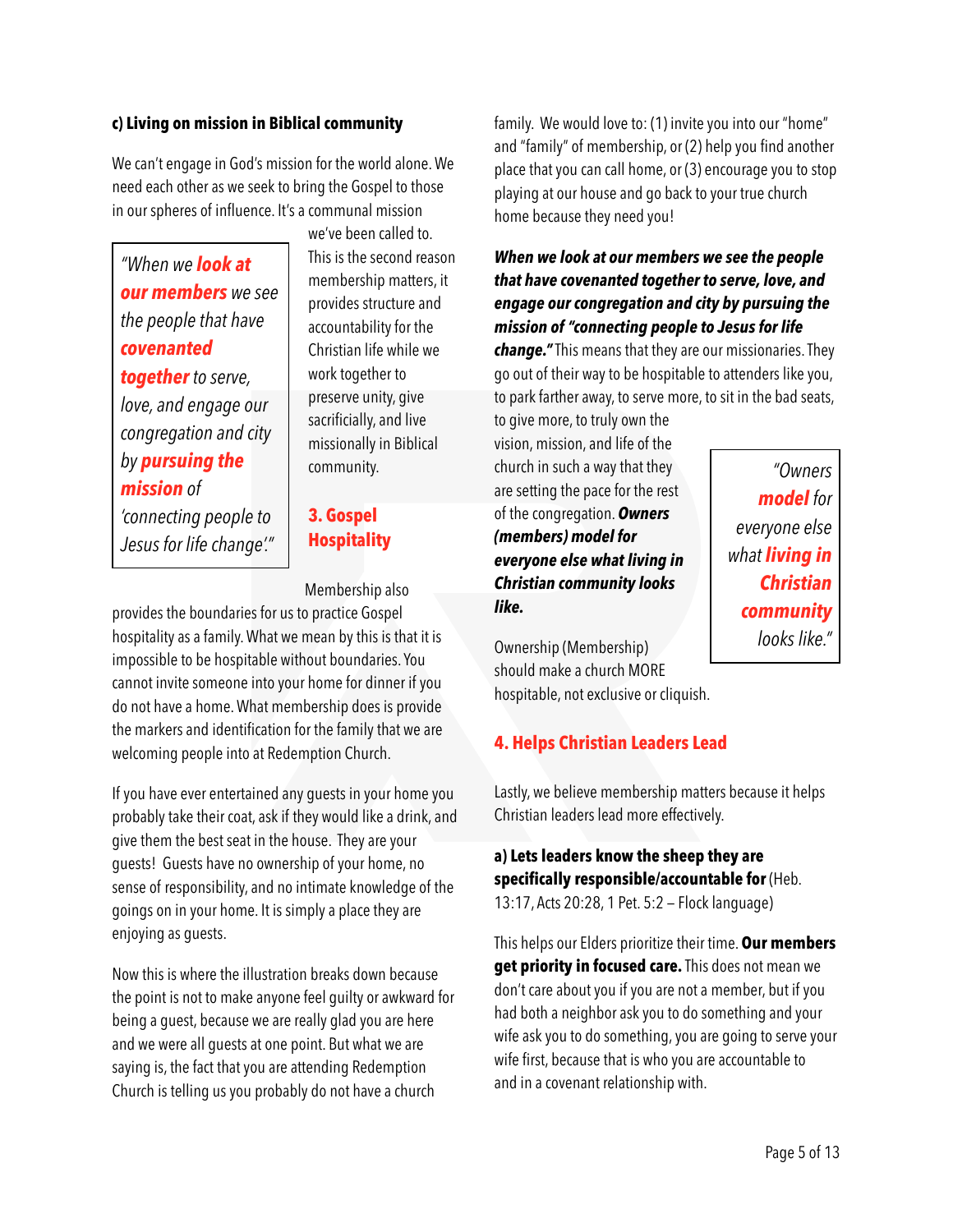**b) Lets you know whose spiritual authority you are specifically under (in submission to)** — Who do you listen to on sticky issues?

**c) We are not a congregational led church.** What this means is we do not vote on the color of the carpet or anything for that matter. This frees our Elders from having to clear every decision with a majority vote and frees you to do the work of the ministry, instead of being stuck in member's meetings all the time, and so that the kingdom of God can advance in our city!

## **d) We are an Elder directed, staff led, and member informed**

**church**, which means our Elders are not just making rogue decisions. They actively seek out and take into account feedback from

*"Redemption Church is an Elder directed, staff led and member informed church."*

our members and staff, before moving forward with large plans. If there is a conflict or disagreement or concerns raised, those things are going to be heard very differently by a member raising them as opposed to someone who is not fully invested in our mission.

In addition to these four reasons, here is one that is maybe less academic: Membership gives us an opportunity to commit ourselves to other people, despite their junk. This means you can look someone in the eye and say, *"Because of the sacrifice of Jesus on my behalf, my life is YOURS. I'm with you, I'm in your corner, for the sake of God's glory and the good of our city, despite our preferences or differences."*

What we all truly want is this authentic community, without the baggage that comes with it, so that we together may exalt the work of Jesus in our own lives, in our families, and in our community.

Redemption Church Covenant Ownership is birthed out of our love for the church body and its individual members, whom we hope will experience the fullness of joy which is found in the presence of the Lord. **The** 

### **primary purpose of this covenant is to serve as a teaching document with three functions:**

1. To clarify the biblical obligations and expectations for both the Elders of Redemption Church and the individual members of Redemption Church body.

2. To establish teaching and doctrinal parameters for Redemption Church.

3. To serve as a tool for reflection and growth toward holiness.

Each of these functions is in accordance with the document's overall purpose to provide an accessible explanation of the Scriptures in hopes that Redemption Church would grow in the grace and truth of Jesus Christ.

*The Redemption Church Covenant Ownership Manual is comprised of a section on the Church, the nature of covenants, the Statement of Basic Beliefs, the Statement of Theological Distinctives, the obligations of Redemption Church Elders to the Redemption Church body, and the obligations of members to the Redemption Church body.* 

## **What is the Church?**

The Church exists for the display of the glory of God because all things exist for His glory. Those of us who trust in and follow Jesus are caught up in something much bigger than ourselves.

We have graciously been invited into God's redemptive purposes in the world. Since the beginning, God has been creating and calling forth His people for the display of His glory in a grand narrative of redemption and reconciliation.

*"Since the beginning, God has been creating and calling forth His people for the display of His glory in a grand narrative of redemption and reconciliation."* 

Page 6 of 13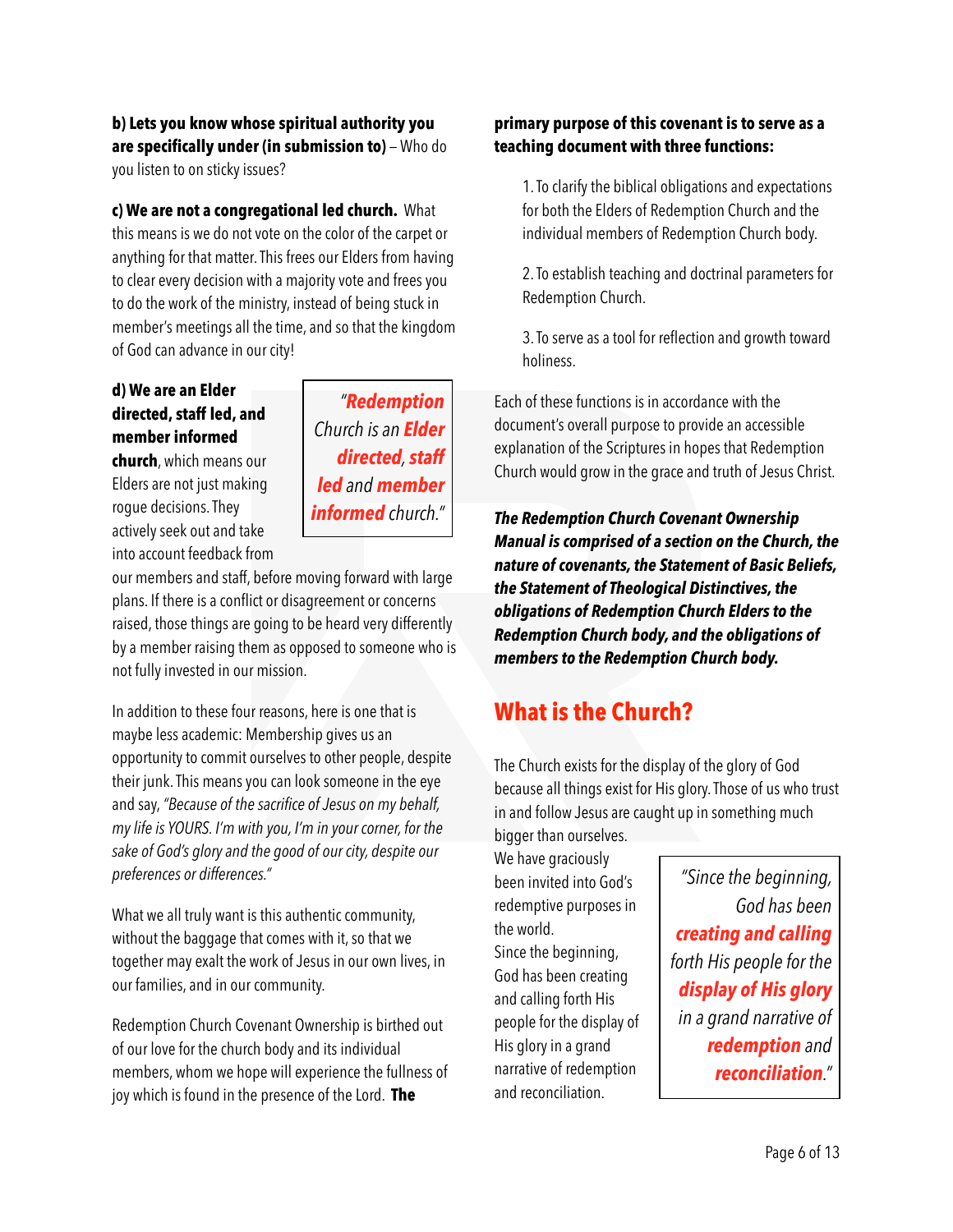Though creation now suffers the curse of Genesis 3, the Gospel is the means by which the world is being made right. The Gospel also carries with it the promise of ultimate renewal, a restoration even more glorious than Eden, and thus, believers eagerly anticipate the return of Christ. The Church universal (i.e., all believers, everywhere) is the means by which God is fulfilling His purposes in the world (2 Cor. 5:17-20). *The Church universal is being used to write God's beautiful and dramatic story of redemption and reconciliation.* In light of this reality, the opportunity to join a local church body (i.e., a particular group of believers in a particular locale) is much more than a commitment to consistent attendance or active involvement in community. *It is also a sacred call to be involved in the redemptive work of our sovereign God to push back the darkness of a fallen world through the power of the Holy Spirit with the light of His Son, Jesus Christ.* 

The Church is the gathering of the redeemed, the household of God (Eph. 2:19), the bride of Christ (Rev. 21:2,9), and the body of Christ (1 Cor. 12:12-31). First Corinthians 12 speaks of many members within the same body. Just as a human body relies upon mutual dependence of individual members for proper functioning, so the body of Christ requires sacrificial and responsible service by its individual members. As the Scriptures say, "The eye cannot say to the hand, 'I have no need of you,' nor again the head to the feet, 'I have no need of you (1 Cor. 12:21).'" Likewise, a member of the church cannot say to another member that he or she is unnecessary. We all have gifts that differ according to the gracious provision of the Holy Spirit (Rom. 12:3- 8). Contrary to the beliefs of our culture, we need each other.

Membership at Redemption Church is participation in a family, a microcosm of the universal household of God. All members are united to Christ and thus to each other. *Unity within the church is expressed in a love for God and a love for others, both those within the family and those who are not.* Because of the identification of Christ with His Church, Christians are

expected to display His Gospel in a manner which is worthy of Him (Eph.4:1).

## **What is a Covenant?**

A covenant is generally defined as *"a written agreement or promise, usually under seal, between two or more parties, especially for the performance of some action."* Within the Scriptures, we find a

number of examples of covenants, some between God and man (Gen. 6, 9, 15; Ezek. 20; Hos. 2; Jer. 31; Matt. 26), while others are solely between men (1 Sam. 18; 2 Sam. 5).

In some covenants, one party binds his or herself to fulfill the obligations of both sides of the agreement. In others, the parties are reciprocally

*"A covenant is a written agreement or promise usually under seal between two or more parties especially for the performance of some action."*

bound to adhere to the obligations. While God's covenant with the Church universal is an example of the former, the local church covenant represents the latter. If at any time one of the parties of this church covenant continues in a state of unfaithfulness to its provisions, the other is released from certain obligations.

The covenant of Redemption Church contains many conditions that are merely general Christian obligations. For example, all Christians, whether members of Redemption Church or elsewhere, are required to submit to the Scriptures, pursue holiness, steward resources, etc. Such requirements are universal obligations for the Christ-follower, regardless of any failure on the part of the local church to live up to her covenant obligations.

If at any time an individual member feels as though the corporate church body is not remaining faithful to the requirements of the covenant, it is the responsibility of the individual member to lovingly and humbly express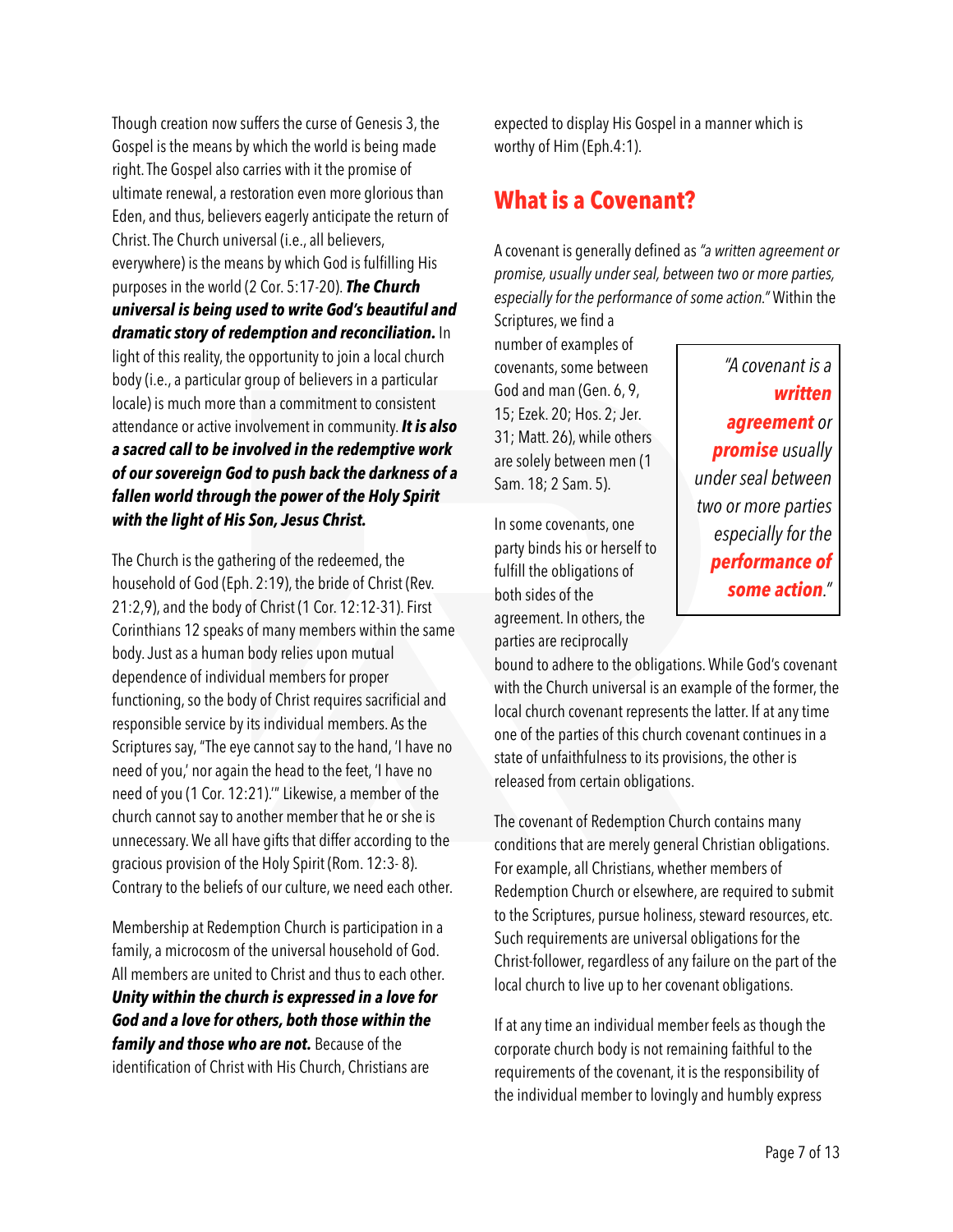concerns to the leadership of the church. If the church Elders are unwilling to change and pursue covenant faithfulness, then the member is freed from his or her membership obligations and encouraged to seek membership elsewhere, given the church's disobedience to the authority of God's Word. However, not all issues or concerns on the part of the member are necessarily sin issues that require repentance on the part of the Elder Board. For instance, some concerns may ultimately be a disagreement on the vision, mission, methods, or style of Redemption Church. In this scenario, we would encourage unity and moving forward in submission to the Elder Board. In addition, certain circumstances may provide sufficient and righteous grounds to transfer membership elsewhere.

While focusing primarily in language on the responsibilities between the individual parties, the corporate church body, her Elders and her individual members, the covenant is first and foremost an acknowledgement of general Christian obligations and an agreement to enter into those duties for God's glory and the good of the body and bride of His Son.

## **Statement of Basic Beliefs**

The Gospel is the hope of the world. As we read the Scriptures, we see the overarching themes of God's providence, power, and provision to reconcile mankind and the created world to Himself through the Person and work of Jesus Christ. In light of this, we aim to be explicitly Gospel-centered in all that we preach, teach, and practice.

#### **1. THE TRIUNE GOD**

We believe in the only true God ([John 17:3](http://biblia.com/bible/esv/John%2017.3)), eternally existing in three persons: the Father, the Son, and the Holy Spirit (Matthew 28:19-20). These three are one God, having precisely the same nature, attributes, and perfections, and are worthy of precisely the same glory, confidence, and obedience [\(Mark 12:29](http://biblia.com/bible/esv/Mark%2012.29); John

[1:1-4;](http://biblia.com/bible/esv/John%201.1-4) [Matthew 29:19-20;](http://biblia.com/bible/esv/Matthew%2029.19-20) [Acts 4:3-4](http://biblia.com/bible/esv/Acts%204.3-4)). He created all things ([Revelation 4:11\)](http://biblia.com/bible/esv/Revelation%204.11) and upholds all things by the Word of His power ([Hebrews 1:3](http://biblia.com/bible/esv/Hebrews%201.3)). In Him we live and move and have our being ([Acts 17:28\)](http://biblia.com/bible/esv/Acts%2017.28). He is a God of truth and without iniquity, He is just and right (Deut. 32:4) and He shall judge the world [\(Psalm 9:8\)](http://biblia.com/bible/esv/Psalm%209.8).

### **2. GOD THE FATHER**

We believe God the Father created all things in six literal days for His glory according to His own will [\(Revelation](http://biblia.com/bible/esv/Revelation%204.11)  [4:11](http://biblia.com/bible/esv/Revelation%204.11)), through His Son, Jesus Christ. He upholds all things by the Word of His power and grace, exercising sovereign headship over all creation, providence, and redemption [\(Colossians 1:17,](http://biblia.com/bible/esv/Colossians%201.17) [Hebrews 1:3\)](http://biblia.com/bible/esv/Hebrews%201.3). His plans and purposes cannot be thwarted. He is faithful to every promise, works all things together for good to those who love Him, and in His unfathomable grace gave His Son, Jesus Christ, for mankind's redemption. He made all things for the praise of His glory and intends for man, in particular, to live in fellowship with Himself.

#### **3. GOD THE SON, JESUS CHRIST**

We believe that Jesus Christ, the eternal Son, moved by love in accordance with the will of the Father, took on human flesh ([John 1:1](http://biblia.com/bible/esv/John%201.1), [14,](http://biblia.com/bible/esv/John%201.14) [18\)](http://biblia.com/bible/esv/John%201.18). Conceived through the miraculous work of the Holy Spirit, He was born of the virgin Mary. He, being fully God and fully man [\(John](http://biblia.com/bible/esv/John%2014.8-9)  [14:8-9\)](http://biblia.com/bible/esv/John%2014.8-9), lived a sinless life and sacrificially shed His blood and died on a cross, in our place, accomplishing redemption for all who place their faith in Him.We believe in the resurrection of the body of our Lord Jesus Christ. He arose visibly and bodily from the dead three days after His death on the cross, and then after appearing to many, He ascended into heaven, where, at the Father's right hand, He is now Head of His Body, the Church. Jesus is the only Savior and Mediator between God and man, our High Priest and Advocate, and will return to earth in power and glory to consummate His redemptive mission ([1 Timothy 3:16](http://biblia.com/bible/esv/1%20Timothy%203.16); [Acts 1:3](http://biblia.com/bible/esv/Acts%201.3); [Acts](http://biblia.com/bible/esv/Acts%201.9)  [1:9;](http://biblia.com/bible/esv/Acts%201.9) [Hebrews 7:25-26;](http://biblia.com/bible/esv/Hebrews%207.25-26) I Corinthians 15:1-34).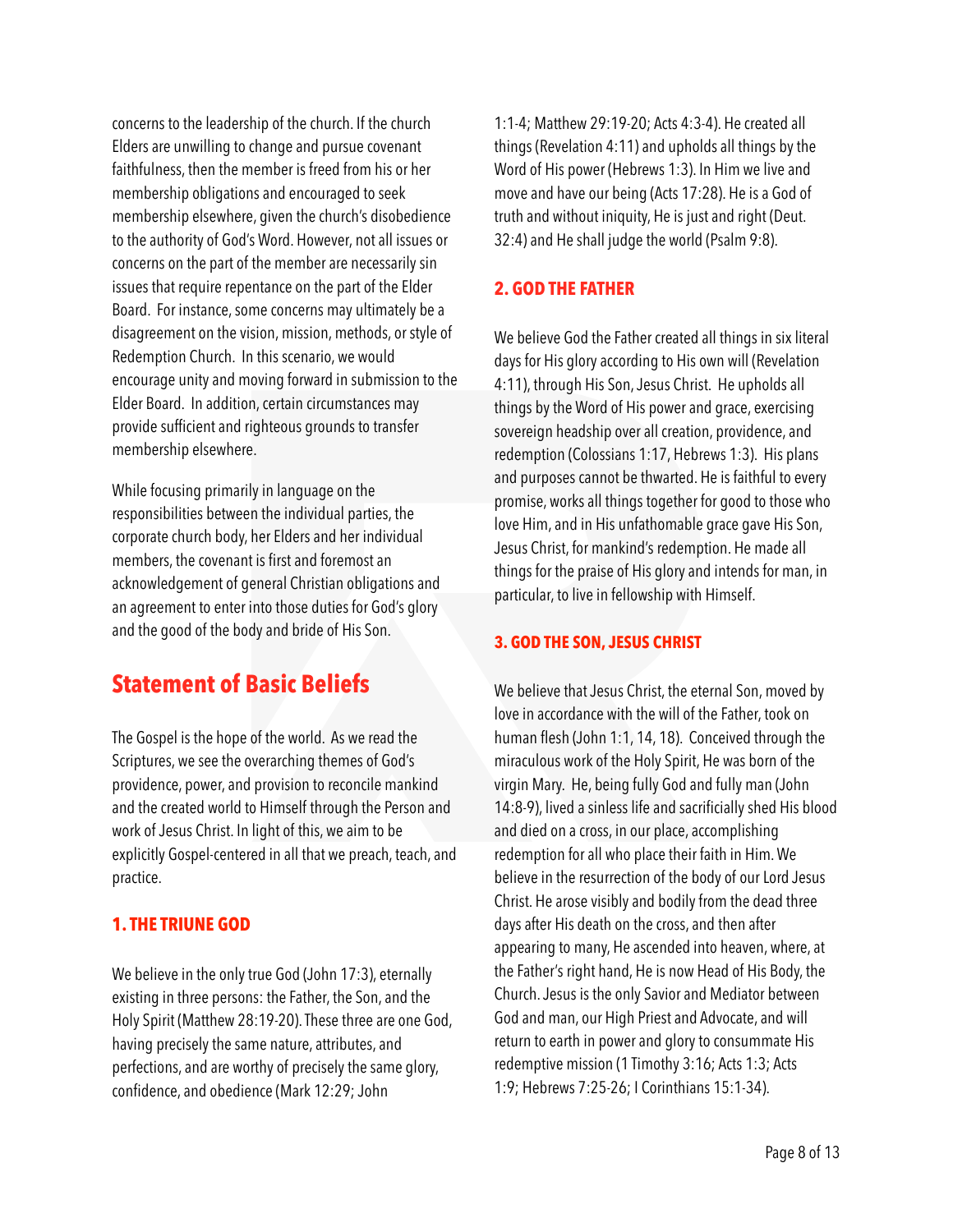#### **4. GOD THE HOLY SPIRIT**

We believe that the Holy Spirit, in all that He does, glorifies the Lord Jesus Christ during this age. He convicts the world of sin, righteousness, and judgment. He draws the unredeemed to repentance and faith, and at salvation imparts new spiritual life to the believer, bringing that person into union with Christ and the body of Christ. The Holy Spirit sanctifies, seals, fills, guides, instructs, comforts, equips, empowers, permanently indwells at salvation, and bestows spiritual gifts to the believer for Christ-like living and service ([John 16:8](http://biblia.com/bible/esv/John%2016.8); [13:15;](http://biblia.com/bible/esv/John%2013.15)[Titus 3:5](http://biblia.com/bible/esv/Titus%203.5); [Ephesians 1:22;](http://biblia.com/bible/esv/Ephesians%201.22) [4:11-12;](http://biblia.com/bible/esv/Ephesians%204.11-12) [Romans](http://biblia.com/bible/esv/Romans%208.9-17)  [8:9-17](http://biblia.com/bible/esv/Romans%208.9-17); [12:4-8;](http://biblia.com/bible/esv/Romans%2012.4-8) I Corinthians 3:16; [12:4-5,](http://biblia.com/bible/esv/1%20Corinthians%2012.4-5) [11-13](http://biblia.com/bible/esv/1%20Corinthians%2012.11-13), [19;](http://biblia.com/bible/esv/1%20Corinthians%2012.19) [Galatians 5:25](http://biblia.com/bible/esv/Galatians%205.25); [Hebrews 2:1-4;](http://biblia.com/bible/esv/Hebrews%202.1-4) [2 Corinthians 12:12\)](http://biblia.com/bible/esv/2%20Corinthians%2012.12).

#### **5. SCRIPTURES**

We believe the Scriptures of the Old Testament and New Testament are verbally inspired by God and inerrant in their original writings. We believe the 66 books of the Old Testament and the New Testament are God's complete and sufficient revelation and therefore carry God's authority for the total well-being of mankind ([Psalm](http://biblia.com/bible/esv/Psalm%20119.97-104)  [119:97-104;](http://biblia.com/bible/esv/Psalm%20119.97-104) [Psalm 119:160;](http://biblia.com/bible/esv/Psalm%20119.160) [Matthew 5:18;](http://biblia.com/bible/esv/Matthew%205.18) John [5:46-47](http://biblia.com/bible/esv/John%205.46-47); [John 10:35;](http://biblia.com/bible/esv/John%2010.35) [2 Timothy 3:15-16;](http://biblia.com/bible/esv/2%20Timothy%203.15-16) II Peter 1:20-21).

#### **6. MAN**

We believe man — both male and female — was created in God's image in innocence under the law of his Maker but, by voluntarily transgressing, fell from his sinless and happy state. Consequently, all mankind is sinful. All people are sinners not only by inheritance, but by their own choice and therefore are under just condemnation without defense or excuse. We believe that, without exception, every man and every woman is totally depraved and needs a Savior [\(Genesis 3:1-6](http://biblia.com/bible/esv/Genesis%203.1-6); [Romans](http://biblia.com/bible/esv/Romans%203.10-19)  [3:10-19](http://biblia.com/bible/esv/Romans%203.10-19); [Romans 1:18,](http://biblia.com/bible/esv/Romans%201.18) [Romans 1:32](http://biblia.com/bible/esv/Romans%201.32); [Romans 5:1-2](http://biblia.com/bible/esv/Romans%205.1-2)).

#### **7. SALVATION THROUGH CHRIST**

We believe that the Lord Jesus Christ died for our sins according to the Scriptures, as the substitutionary atonement in our place, and that salvation is found in none other than Jesus Christ. Before Creation, God chose those who would be saved and granted this unearned grace solely based on His sovereign good pleasure. Jesus Christ's death on the cross was the sole and complete payment for sins, fully satisfying God's righteous wrath for each person that turns from sin in repentance and places their faith in Christ alone by grace alone. At salvation, each person is made a new creation by the Holy Spirit, declared righteous before God, and secured as an adopted child of God forever. Genuine faith continues in obedience and love for Jesus Christ with a life eager to glorify God and persevere to the end [\(Romans 8:37-39;](http://biblia.com/bible/esv/Romans%208.37-39) [2](http://biblia.com/bible/esv/2%20Corinthians%205.21)  [Corinthians 5:21](http://biblia.com/bible/esv/2%20Corinthians%205.21); [1 Corinthians 12:13](http://biblia.com/bible/esv/1%20Corinthians%2012.13)).

## **8. CHURCH**

Upon placing one's faith in the Lord Jesus Christ as Savior, a believer becomes part of His body, which is the Church. There is one Church universal, composed of all those throughout the world who acknowledge Jesus Christ as Savior and Lord. The Scriptures command believers to gather in order to devote themselves to worship, prayer, teaching of the Word, observance of the ordinances (baptism and communion), fellowship, service to the body through the development and use of talents and gifts, and outreach to the world in fulfillment of the command of Christ to make disciples of all believers ([Ephesians](http://biblia.com/bible/esv/Ephesians%205.23)  [5:23](http://biblia.com/bible/esv/Ephesians%205.23); [Romans 12:1;](http://biblia.com/bible/esv/Romans%2012.1) [Acts 2:42-46;](http://biblia.com/bible/esv/Acts%202.42-46) [1 Corinthians](http://biblia.com/bible/esv/1%20Corinthians%2014.26)  [14:26](http://biblia.com/bible/esv/1%20Corinthians%2014.26); [Matthew 28:18-20](http://biblia.com/bible/esv/Matthew%2028.18-20)).

Wherever God's people meet regularly in obedience to this command, there is the local expression of the Church – under the oversight of a plurality of biblically qualified Elders and other supportive leadership (Titus 1:6-9; I Timothy 3:1-16). The Church's members are to work together in love and unity, intent on the ultimate purpose of glorifying Christ ([Ephesians 4:16](http://biblia.com/bible/esv/Ephesians%204.16)).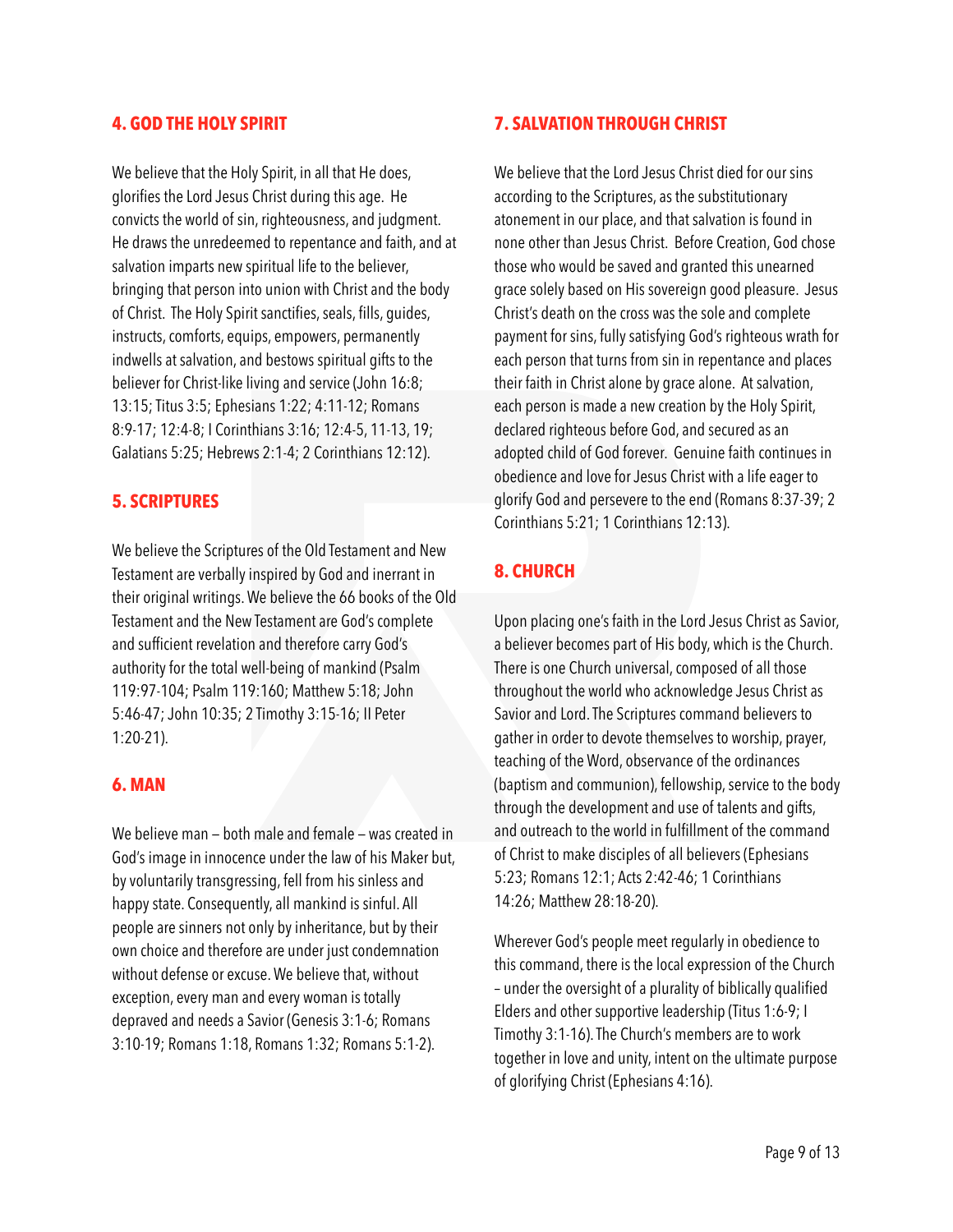#### **9. MISSIONS**

Realizing that the cause of Christ extends beyond any one local fellowship, we commit ourselves to an ongoing ministry of extending the call of Christ to make disciples in our own community and also around the world ([Matthew 28:19-20\)](http://biblia.com/bible/esv/Matthew%2028.19-20). We believe the primary focus and priority of this call is centered on efforts that establish, strengthen, and reproduce biblically-based churches, which will then plant churches that plant churches for future generations and God's glory.

#### **10. HEAVEN, HELL, AND THE RETURN OF CHRIST**

We believe in and expectantly await the glorious, visible, personal, premillennial return of the Lord Jesus Christ. His return has a vital bearing on the personal life and service of the believer [\(1 Thessalonians 4:13-18](http://biblia.com/bible/esv/1%20Thessalonians%204.13-18)). We believe in the bodily resurrection of both the saved and the lost. The saved are raised to eternal, conscious bliss in heaven ([Matthew 25:34](http://biblia.com/bible/esv/Matthew%2025.34); [John 14:2;](http://biblia.com/bible/esv/John%2014.2) [2;](http://biblia.com/bible/esv/John%2014.2) Corinthians 5:1; [Revelation 2:7\)](http://biblia.com/bible/esv/Revelation%202.7), and the lost are raised to eternal torment in hell, in conscious separation from God, paying the penalty for their sinful rebellion against God. ([Matthew 8:11;](http://biblia.com/bible/esv/Matthew%208.11) [Matthew 10:28](http://biblia.com/bible/esv/Matthew%2010.28); [Matthew](http://biblia.com/bible/esv/Matthew%2013.49-50)  [13:49-50](http://biblia.com/bible/esv/Matthew%2013.49-50); [Mark 9:47-48](http://biblia.com/bible/esv/Mark%209.47-48); [Luke 12:5](http://biblia.com/bible/esv/Luke%2012.5); [Revelation 21:8](http://biblia.com/bible/esv/Revelation%2021.8)).

## **Statement of Theological Distinctives**

While the doctrines expressed in the Statement of Basic Beliefs are recognized to be universal and primary within the church, there are a number of secondary beliefs that we are passionate to proclaim. Not all Christians hold these beliefs, but they are nonetheless important and true as we understand the Scriptures. Complete agreement (\*) is not required for the sake of membership, but it should be known that we will preach, teach, and counsel in accordance with these convictions.

#### **Please reference and read our Theological Distinctives** (**[CLICK HERE](https://6475910b-fca3-4d99-b381-37278b26b97c.filesusr.com/ugd/97234e_917f6f9da54c48ac84edcef6b545749e.pdf)**).

\* All members **must** fully stand in agreement with Redemption's Church's view on marriage, gender, and sexuality.

*We ask that you understand the importance of submission to church leadership, that you will be diligent to preserve unity and peace, that you will adhere to the Statement of Basic Beliefs, and that you will not be divisive over the Theological Distinctives.* 

## **The Elders Commitment to Redemption Church Members**

As shepherds and overseers of a local church, Elders are entrusted with protecting, leading, equipping, and caring for the corporate church body and her individual members. The following is a rather extensive overview of the requirements for Elders as spelled out within the Scriptures.

#### **The Elders covenant...**

- To **appoint Elders and deacons**, including staff members who serve in these offices, according to the criteria assigned to them in the Scriptures (1 Timothy 3:1-13; Titus 1:5-9; 1 Peter 5:1-4).
- To **prayerfully seek God's will** for our church community and **steward church resources** to the best of our ability based on our study of the Scriptures and following of the Holy Spirit (Acts 20:28; 1 Pet 5:1-4).
- To **care for the church** and **seek her growth** in grace, truth, and love (Matthew 28:16-20; Ephesians 4:15-16; Colossians 1:28; James 5:14; 1 Peter 5:1-4).
- To **provide teaching and counsel** from the whole of Scripture (Acts 20:27-28; 1 Timothy 4:16; 2 Timothy 4:1-5; Titus 2:1).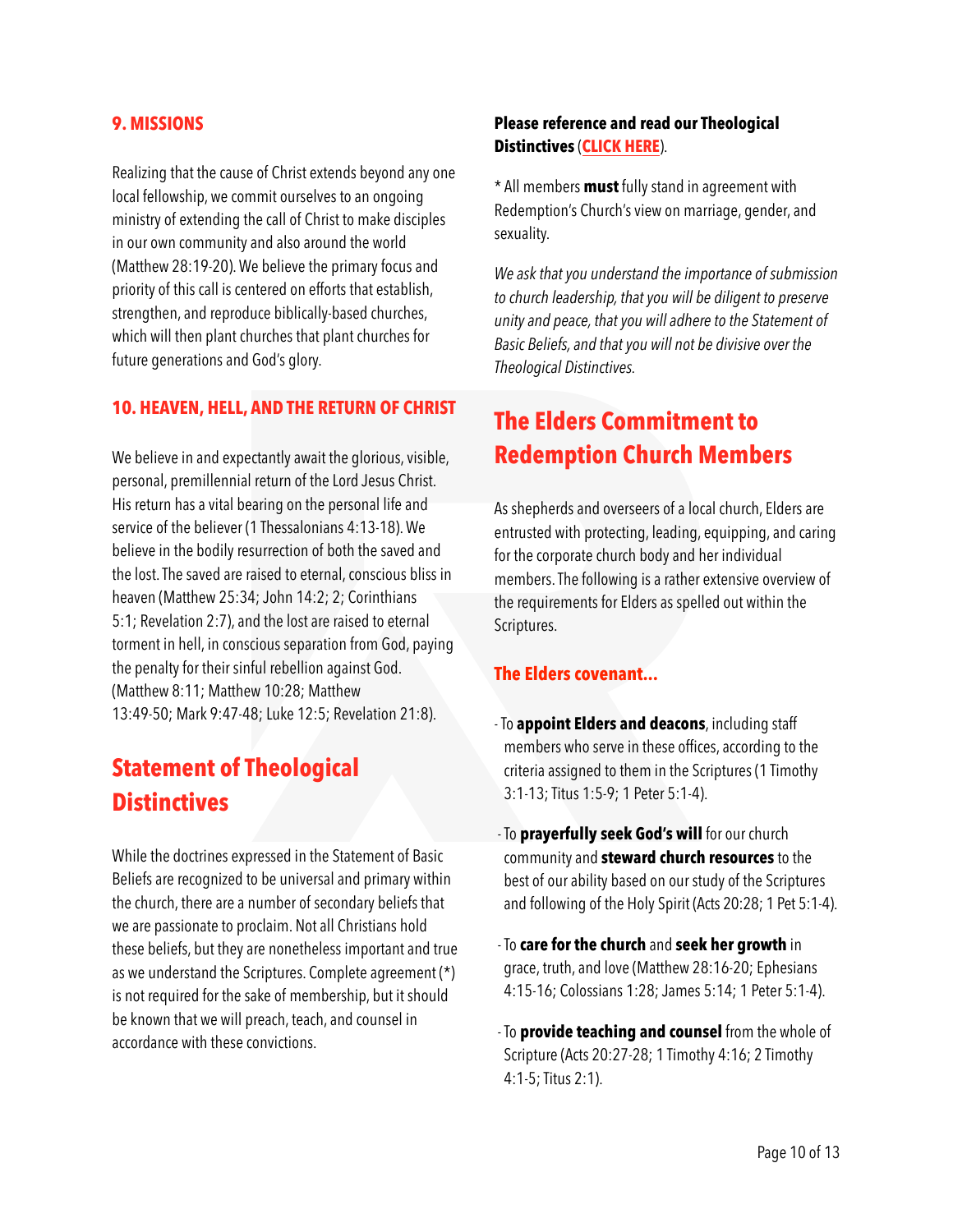- To **equip the members** of the church for the work of ministry (Ephesians 4:11-16).
- To be on **guard against false teachers** and **teachings** (Matthew 7:15; Acts 20:28-31; 1 Timothy 1:3-7; 1 John 4:1).
- To **lovingly exercise discipline** when necessary, for the glory of God, for the good (repentance and restoration) of the one disciplined, and for the health of the church as a whole (Matthew 18:15-20; 1 Corinthians 5; Galatians 6:1; James 5:19-20). We believe God's Word directs the Elders to carry out church discipline for covenant owners who are unrepentant about their sin. The primary goal of church discipline is to restore a covenant owner back into a healthy relationship with the church body. We believe that church discipline is a patient and gracious process that is carried out over an extended season of time.
- To **set an example** and join members in fulfilling the obligations of church membership as stated below (Philippians 3:17; 1 Timothy 4:12; Titus 2:7-8; 1 Peter 5:3).

## **A Members Intention and Desire at Redemption Church**

As those who have experienced the grace of a life changed by the Gospel of Jesus Christ, we have the opportunity to reflect the character of Christ through both the pursuit of and rejection of certain attitudes and actions. The Scriptures refer to this reality as "living by the Spirit" (Rom. 8). The requirements of the Covenant Ownership are in no way intended as an addition to the biblical obligations of a believer. Rather, this document functions primarily as an accessible yet nonexhaustive explanation of what the Scriptures teach about the obedience that faith produces.

## **The Elders of Redemption Church believe it should be the** *intention and desire* **of each owner to participate in these things…**

- To **submit to the scriptures** as the final authority on all issues (Psalm 119; 2 Timothy 3:14-17; 2 Peter 1:19-21).
- To **pursue the Lord Jesus Christ** through regular Bible reading, prayer, fellowship, and practice of spiritual disciplines (Luke 18:1; Acts 17:11; 1 Corinthians 9:24-27; Ephesians 5:1-21; 1 Thessalonians 5:12-22).
- To understand and **share my "Redemption Story"** with those in my sphere of influence.
- To **follow the command and example of Jesus** by participating in the **two ordinances** (baptism and communion) prescribed to His Church:
	- 1. By being **baptized** (immersion) after my conversion. *We believe and practice believers baptism at Redemption Church (Matthew 28). If I have not been baptized by immersion, I will prayerfully consider the example of Jesus and the command given by Jesus to carry out baptism as an act of obedience.*
	- 2. By regularly remembering and celebrating the person and work of Christ through **communion**.
- To **regularly participate** in the life of Redemption Church by attending weekly services, engaging in Redemption Groups (small groups), and serving those within and outside of this church (Acts 2:42-47; Hebrews 10:23-25; Titus 3:14).

 - To **faithfully steward** the resources God has given me, including time, talents, spiritual gifts, and finances. This includes regular financial giving, service, and participation in community that is sacrificial, cheerful,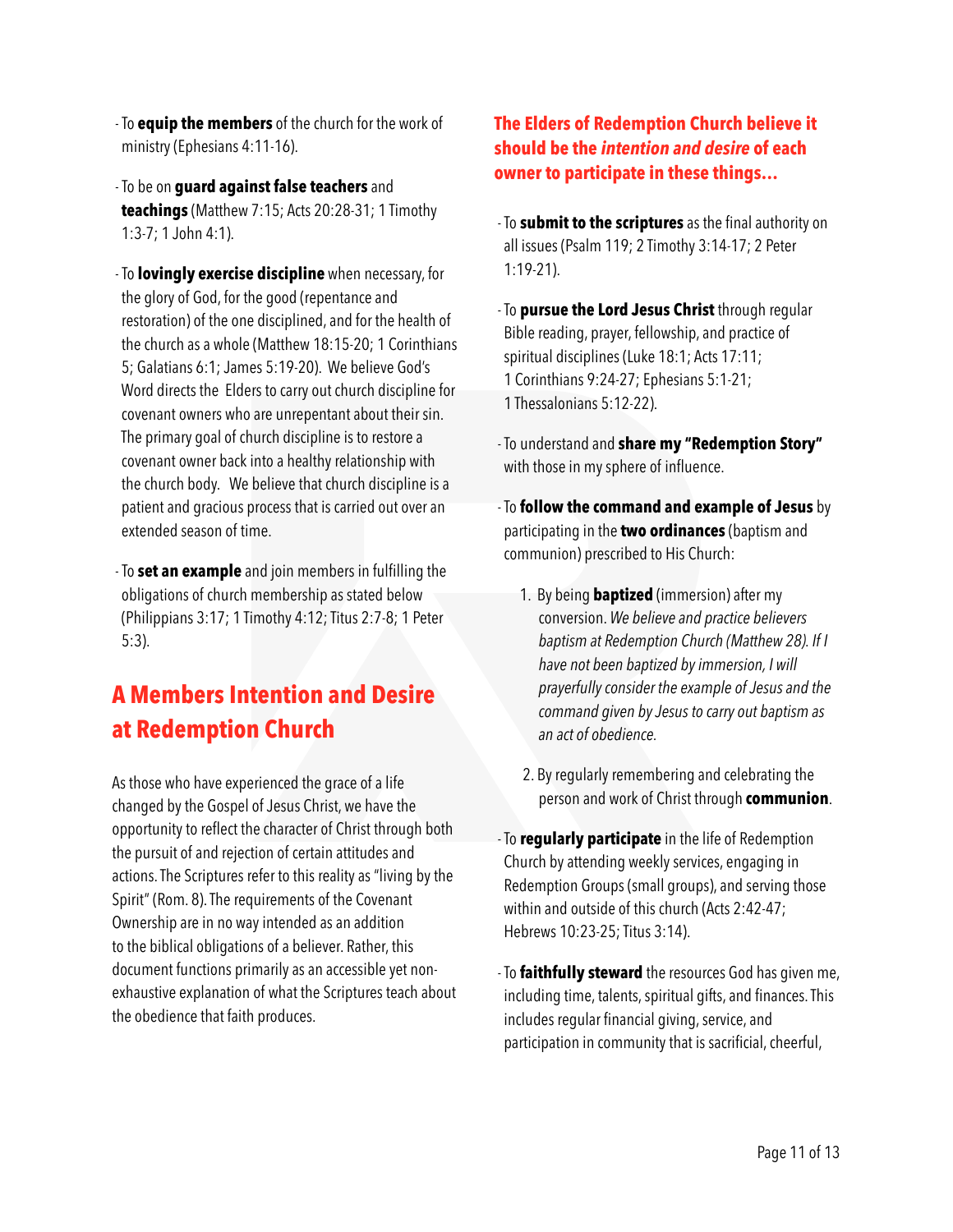and voluntary (Matthew 25:14-30; Romans 12:1-2; 2 Corinthians 8-9; 1 Peter 4:10-11).

- To **walk,** by God's grace, through the power of the Holy Spirit, **in holiness** in all areas of life as an act of worship to Jesus Christ (1 Peter 1:13-16, 4:1-3). Believers should strive to put certain attitudes and actions to death while stirring and stimulating love and good deeds through the Holy Spirit. Below are a few examples of actions addressed in the Scriptures:
	- I will practice complete chastity, unless married, and if married, complete fidelity within heterosexual and monogamous marriage. Complete chastity and fidelity means, among other things, that regardless of my marital status, I will pursue purity and abstain from sexually immoral practices such as adultery, homosexuality, premarital sex, and pornography (Romans 13:11-14; 1 Corinthians 6:15-20, 10:8; Ephesians 5:3; 1 Thessalonians 4:1-8; Hebrews 13:4).
	- I will seek to preserve the gift of marriage and agree to first walk through the steps of biblical reconciliation at Redemption Church before pursing divorce from my spouse. *(Matthew 19:1-12; Mark 10:1-12; Luke 16:18; 1 Corinthians 7:10-11; for the role of the church in the process of divorce, see Paul's concern for the resolution of legal matters within the assembly of the church in 1 Corinthians 6).*
	- I will refrain from illegal drug use, drunkenness, gossip, and other sinful behavior as the Bible dictates (Romans 1:28-32, 13:13; Galatians 5:19-21; Ephesians 5:18; James 3:3-18).
- To **refrain from such activities that the Scriptures would deem foolish** (Romans 14:14-23).
- To **take seriously the responsibility of Christian freedom**, especially actions or situations that could present a stumbling block to another (1 Corinthians 8:1-13).

 - To **submit to the discipline of God** through His Holy Spirit by:

- Following the biblical procedures for church discipline where sin is evident in another— the hope of such discipline being repentance and restoration.
- Receiving righteous and loving discipline when approached biblically by fellow believers (Psalm 141:5; Matthew 18:15-20; 1 Corinthians 5:9-13; Hebrews 12:5-11).

#### - To **do the following when I sin**:

- Confess my sin to God and to fellow believers.
- Repent and seek help to put my sin to death (Romans 8:13; Colossians 3:5; James 5:16; 1 John 1:6-10).

 - To **submit to the Elders and other appointed leaders** of the church and diligently strive for unity and peace within the church (Eph 4:1-3; Heb 13:17; 1 Pet 5:5).

- **To do the following should I leave the church for righteous reasons**:
	- To notify one of the Redemption Church Elders
	- To seek another church with which I can carry out my biblical responsibilities as a believer.

*We understand that your season or circumstance of life and/or biblical interpretation may bring up questions you have regarding the intentions and desires of an owner here at Redemption. We welcome that and look forward to getting to know you personally in the membership interview process. It's in this interview setting that we would love to discuss and answer any questions you may have regarding these ownership steps and care for you as you seek to pursue what God's Word teaches.*